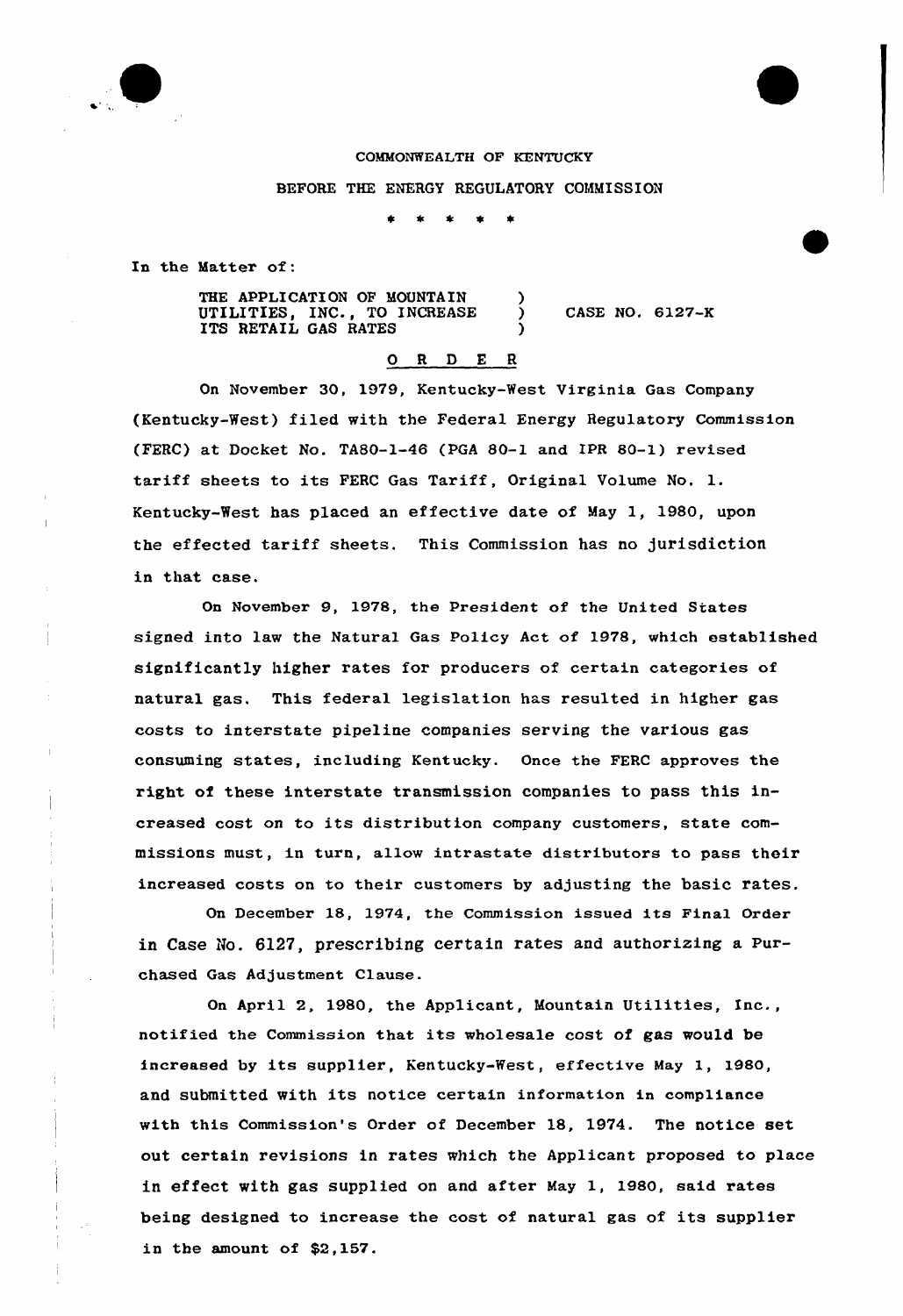The Commission after consideration of the information filed by the Applicant in this matter and being fully advised is of the opinion and finds:

1. The Commission has long stated (in writing to FERC) its opposition to the procedures and regulations used by the Federal Energy Regulatory agency in approving these supplier increases. We continue to be opposed and are continuing to seek alternative ways to overcome the regulatory inequities which have such a direct impact on the retail consumers.

2. The Federal Energy Regulatory Commission approval of a wholesale rate increase to a Kentucky gas retailer requires approval of the Commission of rates that will permit the Kentucky utility to adjust its customer charges to reflect the added purchase cost, or alternately the utility must absorb the added cost. We are of the opinion that failure to allow this increase to be passed through to its retail consumers on a timely basis would be unjust to the Company and would ultimately result in higher rates to their consumers in any event.

3. When the FERC "accepts" Kentucky-West's filing and makes it effective, Kentucky-West will begin charging the Applicant the new rates. This order cannot be implemented until and unless this occurs'.

4. That the Applicant's supplier, Kentucky-West on November 30, 1979, filed with the FERC for increased rates to become effective May 1, 198Q, and that the increase sought by the Applicant reflects Transmission's rates as so filed.

5. That the Commission should allow the Applicant to place into effect, subject to refund, the rates set out in Appendix "A" as soon as the Kentucky-West filing is made effective by FERC,

 $\overline{1}$ 

6. That the Applicant's adjustment in rates under the Purchased Gas Adjustment Clause approved by the Commission in its Order in Case No. 6127 dated December 18, 1974, is fair, just and reasonable, in the public interest and should be effective with gas supplied on and after the date the increased cost of wholesale gas becomes effective.

 $-2-$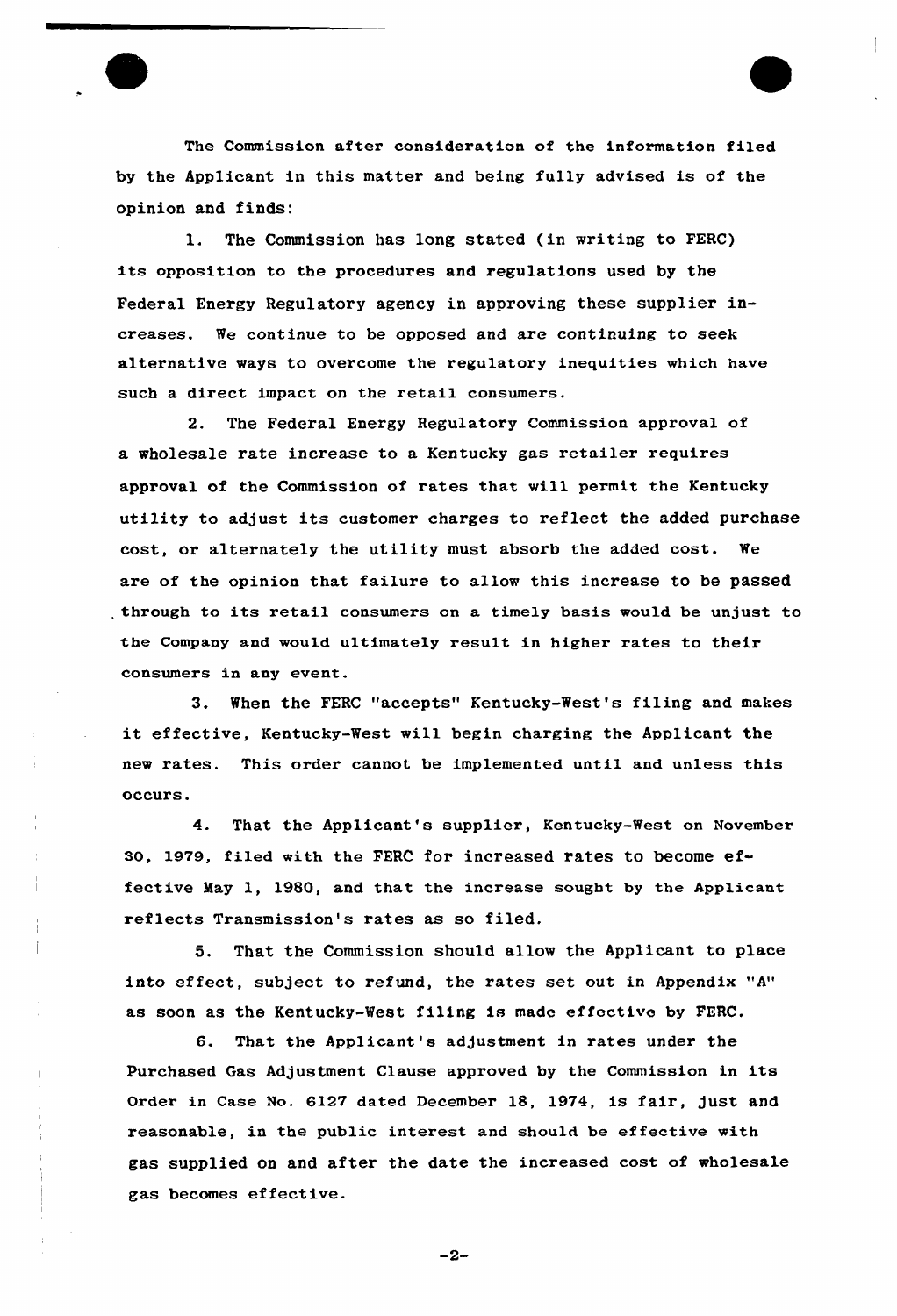IT IS THEREFORE ORDERED that said Purchased Gas Adjustment sought by the Applicant and adjusted as aforesaid mentioned be and the same is hereby approved, as set out in Appendix "A" attached hereto and made a part hereof, to be effective subject to refund, with gas supplied on and after the date the increased cost of wholesale gas becomes effective ("acceptance" by FERC).

IT IS FURTHER ORDERED that for the purpose of the future Application of the purchased Gas Adjustment Clause of Applicant the Base Rate fox purchased gas shall be:

## Commodity

Kentucky-West Virginia Gas Company 121.59¢/dth

IT IS FURTHER ORDERED that Mountain Utilities, Inc., shall maintain its records in such manner as will enable it, or the Commission, or any of its customers, to determine the amounts to be refunded and to whom due in the event a refund is ordered by the Commission.

IT IS FURTHER ORDERED that within thirty (30) days after the date of this Order, Applicant shall file with this Commission its revised tariff sheets setting out the rates approved herein.

IT IS FURTHER ORDERED that the information furnished this Commission by Applicant on April 2, 1980, constitutes full compliance with the Commission's requirements and Order in Case No. 6l27, and any other information ordinarily required to be filed under the Commission's regulations is hereby waived.

> Done at Frankfort, Kentucky, this 28th day of April, 1980. ENERGY REQULATORY COMMISSION

Commissi

*<u>Secretary</u>*